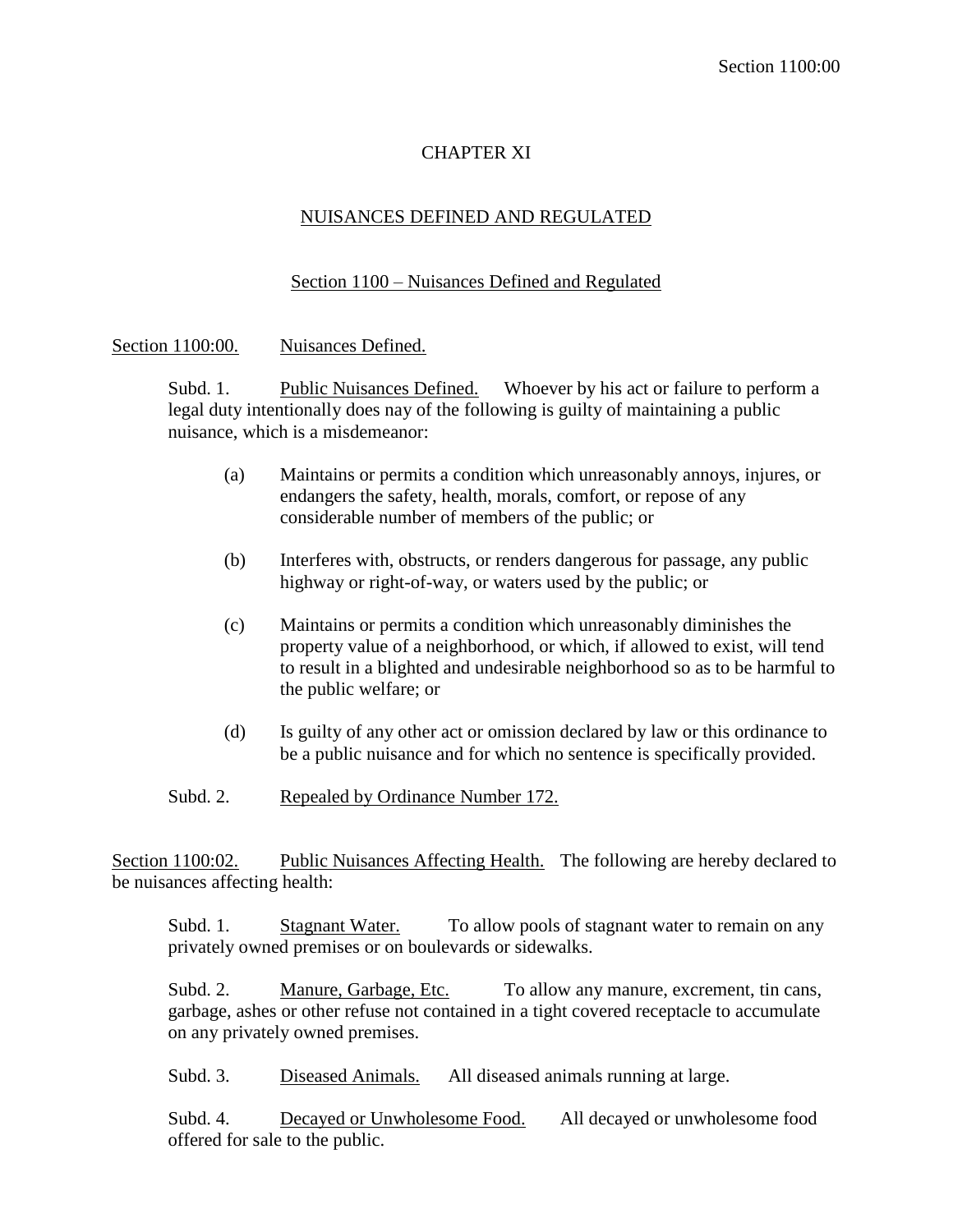Subd. 5. Contents of Cesspools, Etc. Dumping the contents of any cesspool, privy, vault or garbage except at places authorized by law and ordinance.

Subd. 6. Dense Smoke, Etc. Dense smoke, noxious fumes, gas and soot, or cinders in such unreasonable quantities as to render the occupancy of property uncomfortable to a person of ordinary sensibility.

Subd. 7. Vehicle With Filth. Any vehicle which shall contain animal filth or manure or any decaying animal or vegetable matter which shall be offensive to human senses shall not be parked more than twenty minutes anywhere within the corporate limits of this municipality.

Subd. 8. Keep Animals, Etc. To keep or harbor any chickens, doves, goats, pigs, horses, cows, sheep, mules, min, ducks, pigeons, rabbits, seals, foxes, or other such animals on any privately owned premises unless confined thereto under a permit obtained according to ordinances of this municipality. This section shall not apply to dogs and cats.

Subd. 9. Barbed Wire Fences. All barbed wire fences unless a permit is obtained, except for fences on corporate limit lines or this municipality or used in connection with a cemetery.

Subd. 10. Permits. A permit under Subdivision 9 above shall be granted or rejected by the Council. Application for such a permit shall be made to the Clerk in writing accompanied by an original fee of \$5.00 and the Council shall then hold a public hearing which shall be preceded by a public notice of said hearing at least ten (10) days before said hearing. No refund shall be made to the applicant if the permit application is rejected. Said permits shall then remain in permanent effect, but they shall be subject to cancellation by the Council at any time providing, however, that no public hearing need be held before cancellation. Permits cannot be transferred to another name of location.

Section 1100:04. Public Nuisances Affecting Welfare, Safety and Health. The following are declared to be nuisances affecting public peace and safety:

Subd. 1. Spilling on Streets. To transport by truck, trailer or other vehicle, over any street, alley or other public way, any fine substance, fluid material, refuse, garbage or other waste materials, unless such truck, trailer or vehicle is so constructed or maintained as to prevent leakage or spillage of such material, substance or liquid, or if such material, substance or liquid omits an offensive odor or smell, without having a tight covering thereon.

Subd. 2. Obstruct Street, Sidewalk or Alley. To place any obstruction on any public street, sidewalk or alley which will substantially interfere with the free use thereof for the purpose for which it was designed.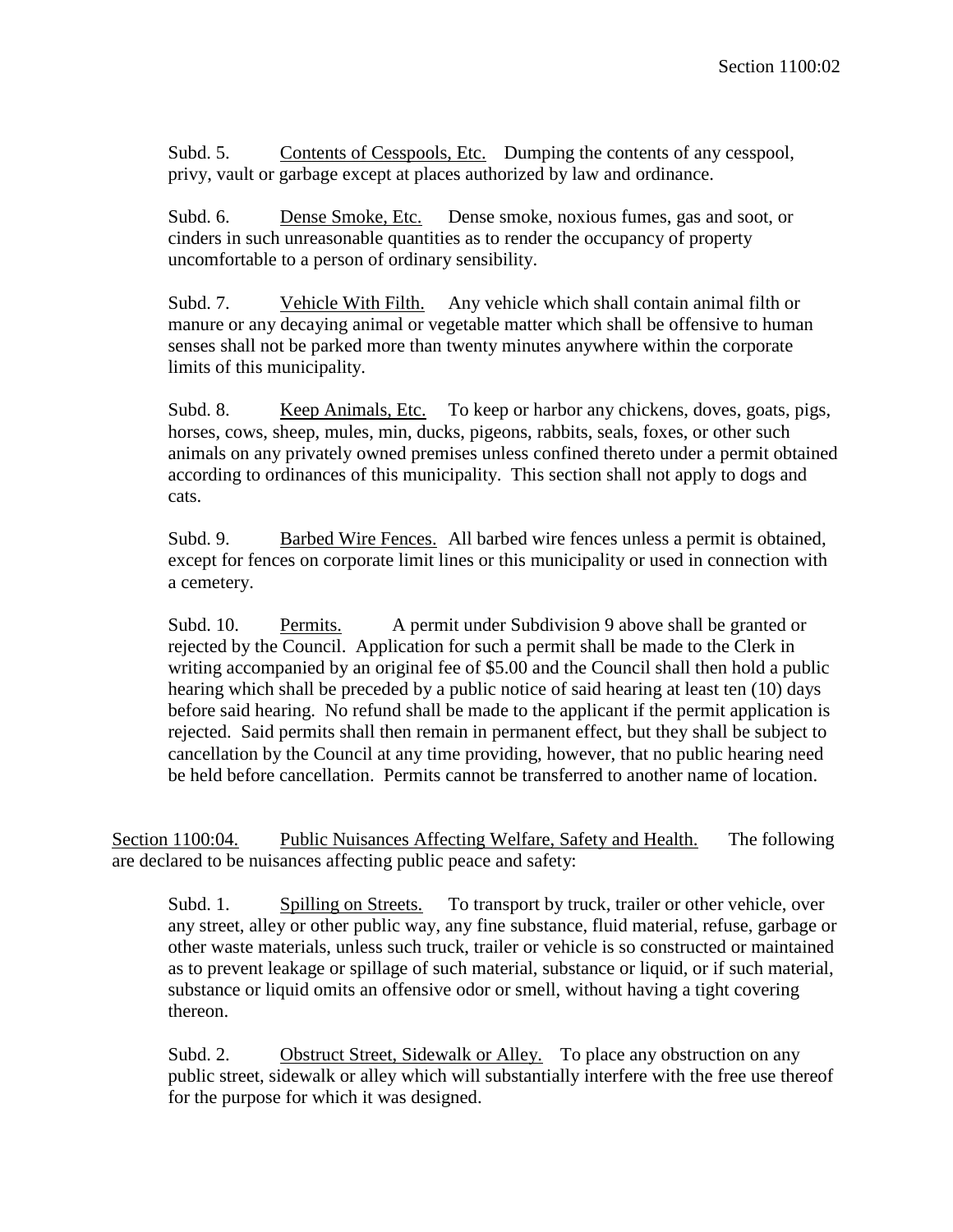Subd. 3. Abandoned Excavation or Ice Box. To leave any abandoned basement, well, shaft, wall, cesspool, or septic tank, or other excavation unless covered or filled or otherwise protected as to prevent people from accidentally falling into the same or being injured thereby, or to leave any unused ice box, refrigerator, freezer, or other box with a door thereon which will effectively exclude air when shut.

Subd. 4. Discard on Street. To throw or deposit upon any street, alley or place any glass, tacks, nails, crockery, scrap iron, tin, wire, electric light carbon, electric light bulbs, or any other substance likely to cause injury to any travelers or pedestrians thereon, or to cut or puncture pneumatic tires.

Subd. 6. Fireworks and Explosives. All use or display of fireworks and use of explosives except as provided by law or ordinance.

Subd. 7. Machinery and Debris. To pile, store, or keep discarded, nonfunctional, or old machinery, junked vehicles, cut and uncut scrap lumber, pipes, debris, household appliances, furniture or other salvage type material in a manner conducive to the harboring of rats, mice, snakes or vermin or the rank growth of vegetation among the items so accumulated, or any manner creating fire, health or safety hazards from such accumulation.

(a) For purposes of this section, a junked vehicle is one which is inoperative because it lacks vital component parts essential to the mechanical functioning of the vehicle, including, but not limited to, the motor, drive train, wheels and battery. A junked vehicle shall also include any vehicle which, although not lacking any vital component parts, cannot be operated on public roadways due to such things as defective parts of any type and shall also include a vehicle which is not currently licensed for use on public roadways in the State of Minnesota.

(b) The storing on private property of an inoperative vehicle, for the purpose of repairing or restoring such vehicle, may be authorized by the Chief of Police or community service officer for periods up to ninety (90) days. The owner of said vehicle must procure a permit from the Chief of Police or community service officer and the permit must be conspicuously displayed on or about the vehicle.

(c) Notwithstanding the above, storage of junked vehicles, non-functional or old machinery, or other salvage type material may be permitted in areas other than areas zoned as residential provided:

(i) Such storage is a permitted or conditional use pursuant to the City of Foley Zoning Ordinance.

(ii) The area used for storage is enclosed or screened from view by an opaque fence.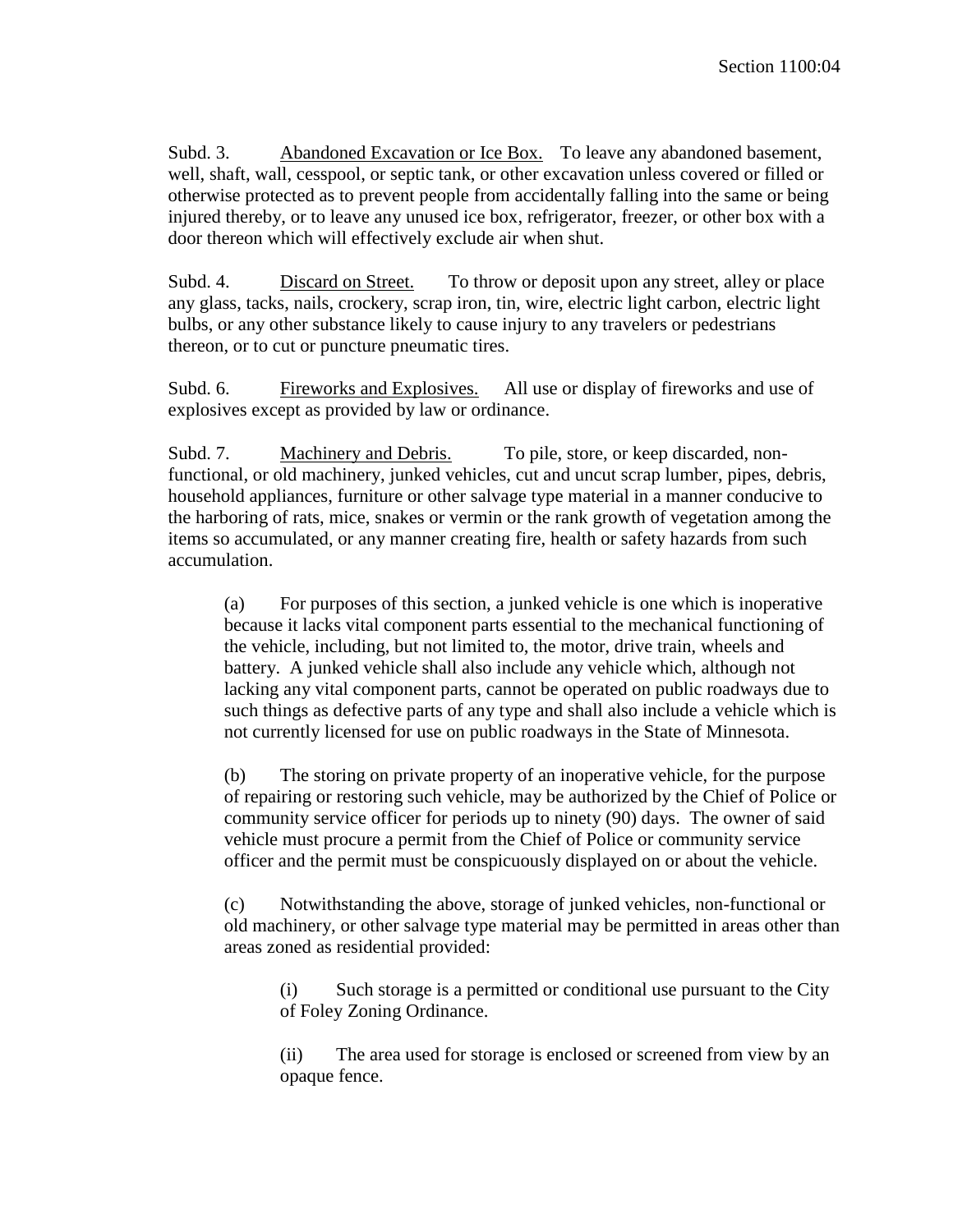(iii) Such storage is not in a manner conducive to the harboring of rats, mice, snakes, or vermin or the rank growth of vegetation among the items so stored or accumulated, or in any manner creating fire, health, or safety hazards from such accumulation.

Subd. 8. Dangerous Machinery, Etc. All unguarded dangerous machinery, equipment or other property in any public place or so situated or operated on private property as to attract the public.

Subd. 9. Hand Bills. The distribution of hand bills except as permitted by law or ordinance.

Subd. 10. Material from Aircraft. Throwing, dropping or releasing printed material, paper or other material or objects from an airplane, balloon, or other aircraft or in such a manner as to cause such materials to fall within the City.

Subd. 11. Electrical Disturbances. All interference and disturbance of radios or television sets caused by electrical appliances and equipment or improper operation thereof.

Subd. 12. Firewood, Including Logs. The piling, storing or keeping of wood or wood debris, including logs, cut word and timber, in a manner conducive to harboring of rats, mice, snakes or vermin or the rank growth of vegetation among the items so accumulated, or in a manner creating fire, health or safety hazards from such accumulation, or covering an area in excess of ten percent (10%) of land area in the rear of the premises and exceeding five (5) feet in height. All wood piles shall be kept in an orderly and safe fashion.

Section 1100:06. Duties of City Officers. The Health Officer shall enforce the provisions of this ordinance with reference to nuisances affecting public health. The City Engineer shall enforce the provision relating to nuisances affecting public safety. The Mayor, the Police Department or the community service officer shall enforce and shall assist the other designated officers in the enforcement of provisions of this ordinance. Such officers shall have the power to inspect private premises and take all reasonable precautions to prevent the commission and maintenance of public nuisances.

Section 1100:08. Abatement. Whenever the officer charged with enforcement determines that a public nuisance is being maintained or exists on premises in the City, the Officer shall notify in writing the owner or occupant of the premises of such fact and order that such nuisance be terminated and abated. The notice shall be served in person or by certified or registered mail. If the premises are not occupied and the owner is unknown, the notice may be served by posting it on the premises. The notice shall specify the steps to be taken to abate the nuisance and the time, not exceeding 30 days, within which the nuisance is to be abated. If the notice is not complied with within the time specified, the enforcing officer shall report that fact forthwith to the Council. Thereafter the Council may cause the nuisance to be abated by the City.